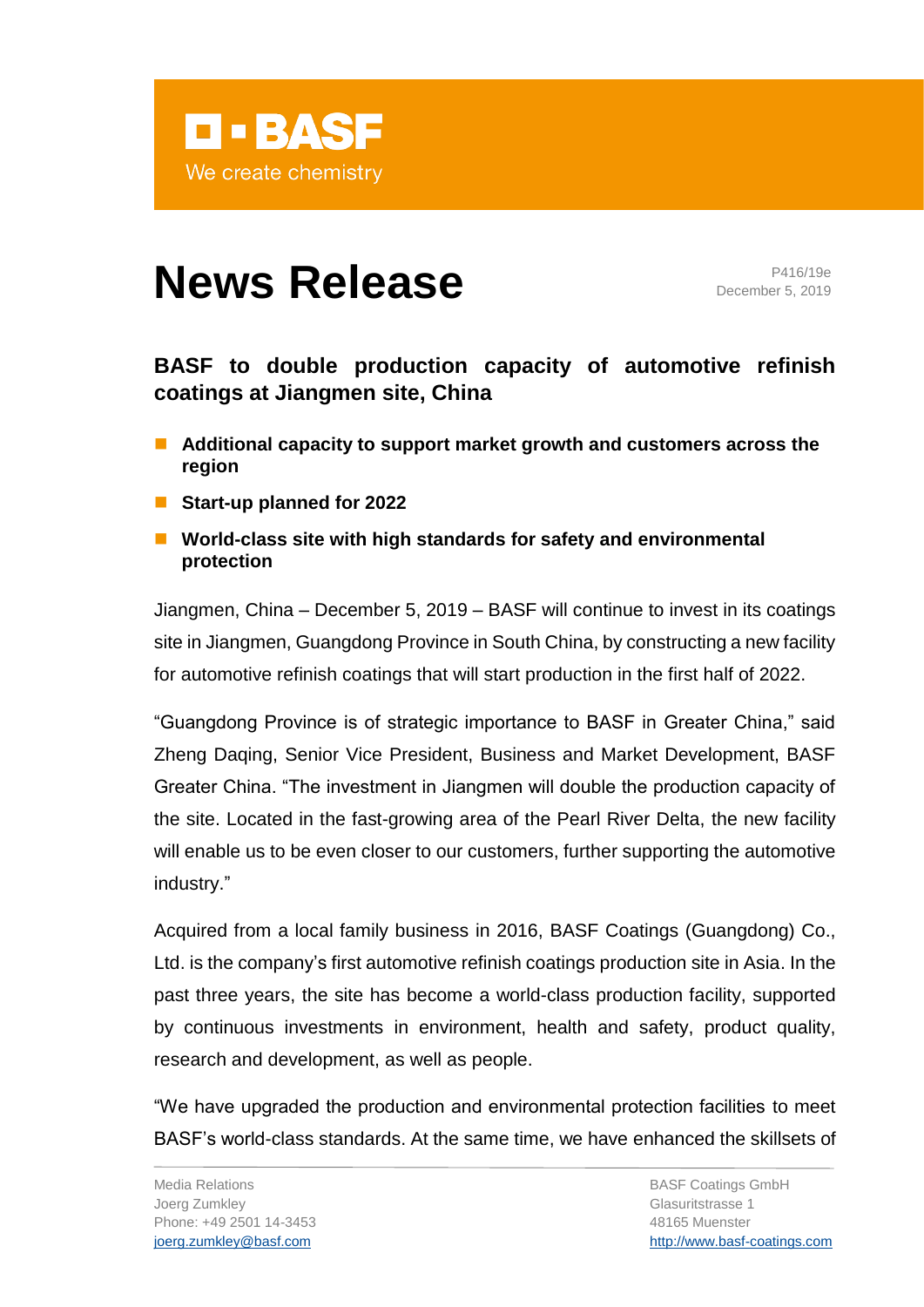our employees, with one focus being on environment, health and safety practices. This is how we have built a professional, competitive team and fostered a safe and sustainable corporate culture," said Patrick Zhao, Senior Vice President, BASF Coatings Solutions Asia Pacific.

BASF's environmental credentials and contributions were recognized by the local Environmental Protection Bureau of Jiangmen: The company was named a "Green Brand" in October 2018. BASF was the only company in the chemical sector to achieve this status last year.

After the acquisition, BASF established a technology hub in Jiangmen, focusing on color technology and the development of sustainable high-performance products for the refinish and commercial transportation segments in Asia Pacific.

"We now have the full capability to serve the growing local and regional Value-for-Money market with strong product and solution offerings," continued Zhao. For instance, NORBIN® 66, a new water-borne technology, has helped customers in the Value-for-Money refinish segment to achieve higher performance and be more environmentally friendly.

Today also marks the third anniversary of BASF Coatings (Guangdong) Co., Ltd. The manufacturing facility offers a comprehensive portfolio of automotive paints and solutions for commercial vehicles. Together, these brands offer a full system of refinish coatings solutions, including basecoats, topcoats, putty, primer, fillers, toners, clearcoats, hardeners, thinners, additives for accelerated drying and blenders.

## **About BASF's Coatings division**

The Coatings division of BASF is a global expert in the development, production and marketing of innovative and sustainable automotive OEM and refinish coatings, decorative paints as well as applied surface treatments for metal, plastic and glass substrates in a wide range of industries. The portfolio is completed by the "Innovation Beyond Paint" program which aims at developing new markets and businesses. We create advanced performance solutions and drive performance, design and new applications to meet our partners' needs all over the world. BASF shares skills, knowledge and resources of interdisciplinary and global teams for the benefit of customers by operating a collaborative network of sites in Europe, North America, South America and Asia Pacific. In 2018, the Coatings division achieved global sales of about €3.86 billion.

Solutions beyond your imagination – Coatings by BASF. For more information about the Coatings